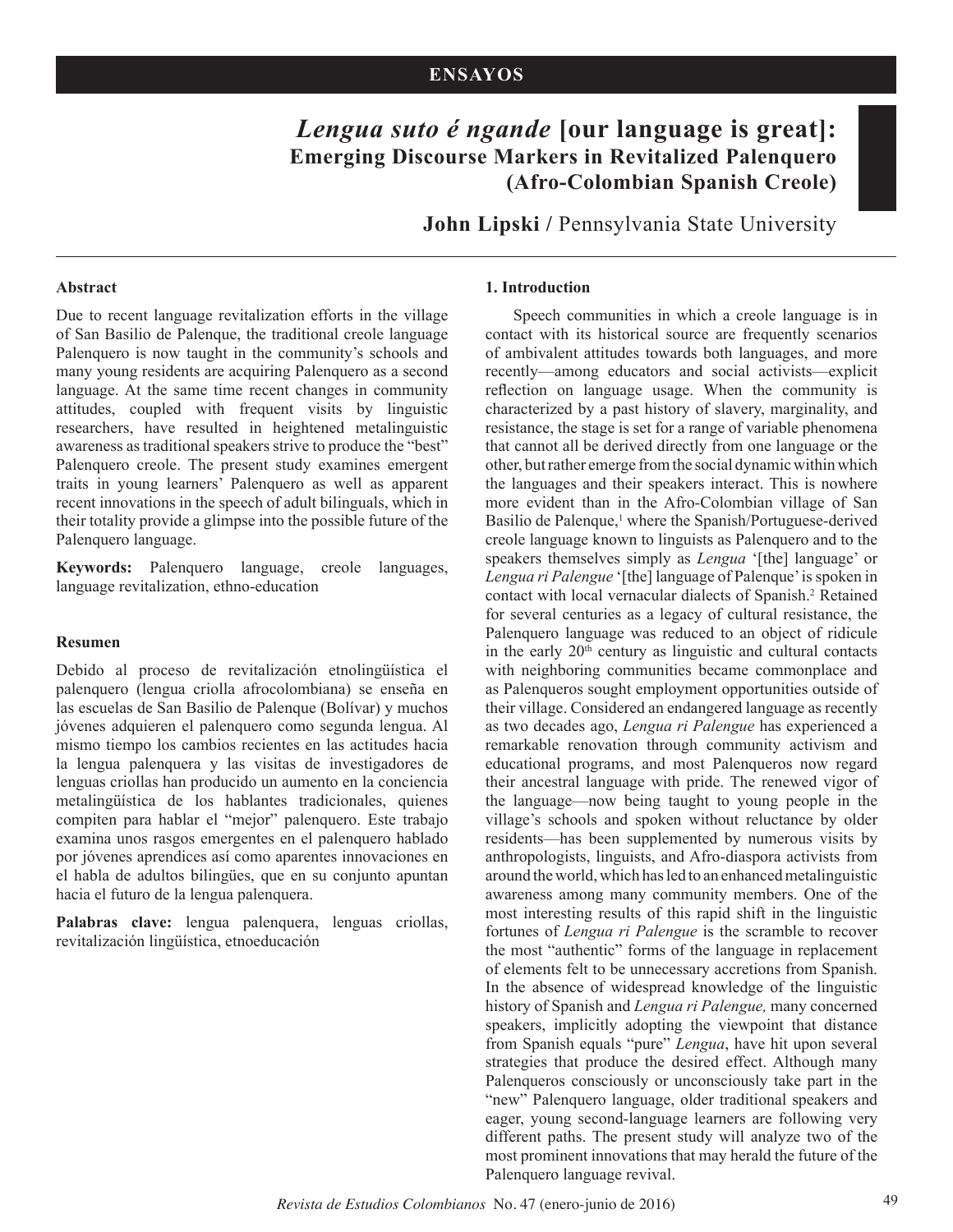## **2. San Basilio de Palenque**

San Basilio de Palenque is a compact village of around 3000 inhabitants some 70 km to the south of the Colombian port of Cartagena de Indias. Nearly all residents are of African descent, and very little racial mixture is noticeable. Residents adhere to a superficially plausible but highly speculative account of the creation of the village, but accurate historical data are not easily obtainable. According to many popular accounts, in 1599 enslaved Africans in the Spanish Caribbean port of Cartagena de Indias revolted and fled to the partially forested interior to the south. One of the most charismatic leaders was Domingo Bioho ("King Benko"), whose resistance movement was so effective that the Spanish government was forced to sue for peace in 1603. Bioho continued to engage in anti-colonial resistance, until he was captured and hanged in 1621. During this period of active struggle Bioho and his followers founded at least one *Palenque* or fortified village; the residents of San Basilio de Palenque believe that their community was the one founded by Bioho and his name has been inextricably linked with the village's multi-secular history of cultural resistance. A statue of "Benkos" adorns the village plaza, the secondary school bears his name, and his feats are taught to schoolchildren and recited by community elders. According to historians, however, the origins of the contemporary community of San Basilio de Palenque cannot be so clearly delineated. There is some evidence that Bioho's *Palenque* was not the one that has survived today but rather another site some distance away (Navarrete 22-23), one of many maroon communities that dotted the region from the  $16<sup>th</sup>$  century through the  $18<sup>th</sup>$ . Colombian historians generally converge on the second half of the 17<sup>th</sup> century as the probable period in which the Palenque de San Basilio came into existence. The fact that Domingo Bioho himself may not have founded the Palenque de San Basilio is substantially irrelevant to the linguistic and cultural history of this community, which is clearly the product of the maroon resistance movement originally led by Bioho. "Benkos" is indisputably the spiritual founder of San Basilio de Palenque.

The first unequivocal mention of the Palenque de San Basilio (with its original name, San Miguel Arcángel) comes in a document relating a peace agreement made in 1713 (Escalante 229; Navarrete 155-166), which is consistent with a founding date somewhere towards the end of the 17<sup>th</sup> century. A document dated 1772 stated that the Palenqueros "hablan entre si un particular idioma en que á sus solas instruyen á los muchachos sinembargo de que cortan con mucha expedición el castellano de que generalmente usan" (Gutiérrez Azopardo 34; Urueta 1328). The Palenquero language has presumably been in continuous contact with Spanish ever since.

## **3. Salient Features of Palenquero Grammar**

*Lengua ri Palengue* is a Spanish-lexified creole language, with a few words apparently derived from (possibly creolized) Portuguese, as well as a number of lexical items of African origin, most identifiable as Kikongo (Schwegler 1996, 2002, 2011). Although sharing many recognizable lexical items and grammatical patterns with Spanish, the Palenquero language exhibits numerous grammatical differences that make the language nearly unintelligible to Spanish speakers. Palenquero verbs (usually derived from the Spanish infinitive) are not inflected for person and number, but rather combined with preverbal particles, including *ase* (habitual), *ta* (progressive), *a,* (past/perfect), and *tan* (future). Nominal plural is marked by the particle *ma* prefixed only to the noun phrase instead of attaching /-s/ to all elements of the noun phrase as in Spanish. Palenquero lacks any expression of grammatical gender: adjectives cognate with Spanish are derived from the Spanish masculine form. In Palenquero the negator *nu* is placed clause-finally, rather than pre-verbal *no* in Spanish. A single set of pronouns is used for subject and object: *i, bo, ele* (singular); *suto, enú* or *utere, ané* (plural). *Ané* and *enú* are of Kikongo origin. Possession is expressed by placing the possessor after the possessed object: *posá suto* 'our house,' *moná mi* 'my child,' *ngombe Raúl* 'Raul's cow(s).' An example of Palenquero grammar is *ma mujé suto ta pilá aló nu* 'our women are not pounding rice' (Sp. *Nuestras mujeres no están pilando arroz*).

## **4. Enhanced Awareness of "Authentic"** *Lengua ri Palengue*

By the middle of the  $20<sup>th</sup>$  century Palenqueros were painfully aware of the scorn and mockery heaped upon them and their way of speaking by *ma hende ri juela*  'people from outside.' Over the past three decades, attitudes towards *Lengua ri Palengue*—held by community members and outsiders—have begun to change, at first gradually and with little total effect, then more comprehensively. Colombians first became aware of this village when the late Palenquero boxer "Kid Pambelé" (Antonio Cervantes) won a world championship in 1974, only a few years after the first (dirt) road was extended into the previously isolated community (Salcedo 2005). The village suddenly became the scene of visits from journalists and politicians, and the fame (and friendship of the son of Colombia's president) resulted in the first electrical lines extending into the village. In 2005 Palenque was declared Masterpiece of the Oral and Intangible Heritage of Humanity by UNESCO. The Colombian Ministry of Culture has declared San Basilio de Palenque part of the "immaterial patrimony" of Colombia, although the town is still without generalized running water or a sewer system, and the nearest paved road is still the main highway leading to Cartagena, 7 km. outside of Palenque. Several documentary films on Palenque have been produced and circulated in Colombia, and annual music and drum festivals draw even more media attention to the community.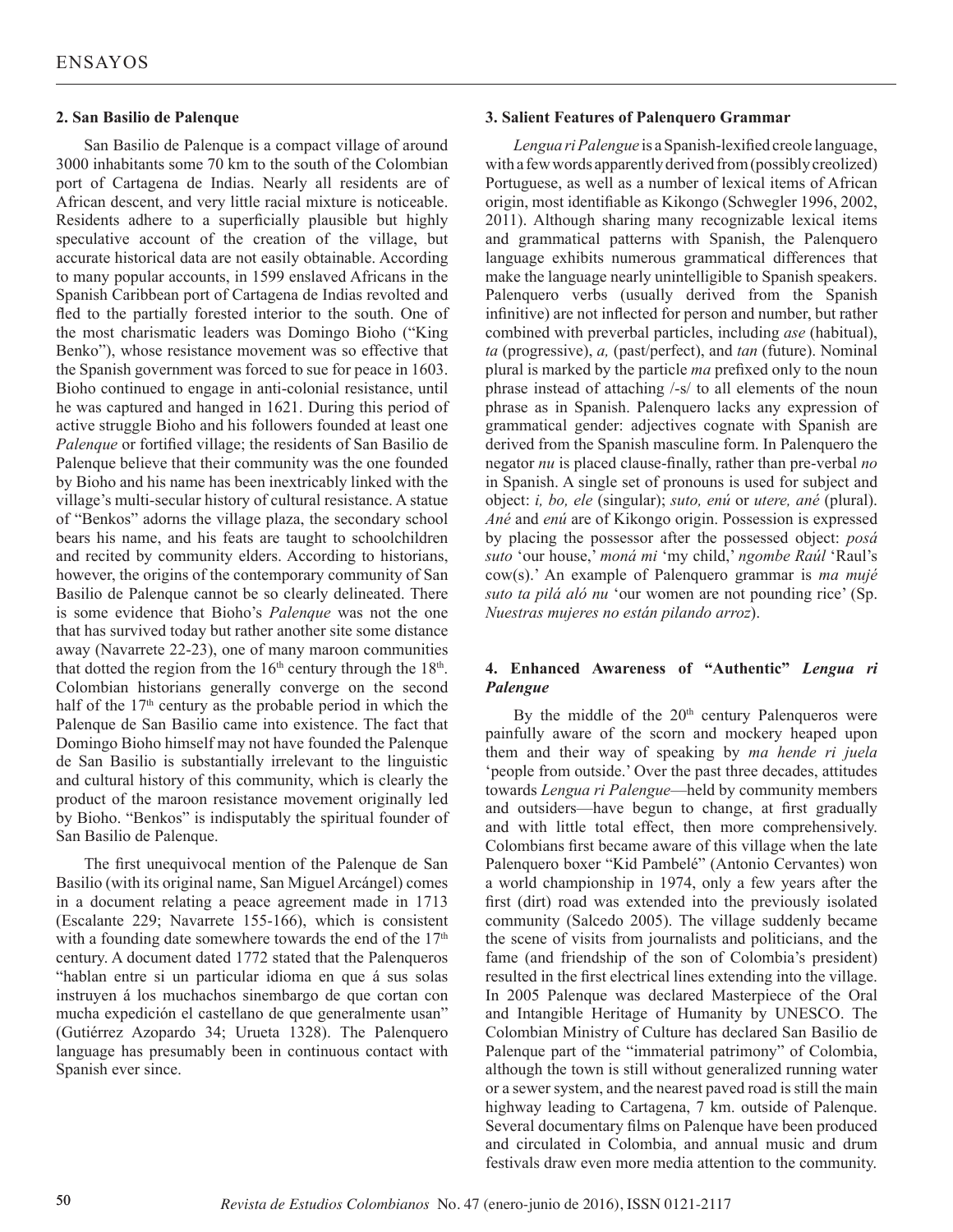One of the direct results of the shift in community attitudes towards the Palenquero language has been an implicit and explicit competition to identify the "best" Palenquero language and the "best" speakers. As part of their assignments in Palenquero language classes, school children are sent out to interview elderly speakers who know traditional stories and legends, and many of the same speakers have been visited by successive groups of students. Visiting students and scholars are likewise taken to substantially the same group of proficient Palenquero speakers known both for their loquacity and for their willingness to share their language with others. Tourists and other visitors not specifically interested in studying the Palenquero language are often intercepted by other, selfacclaimed expert speakers, who demand a cash payment up front in exchange for samples of the traditional language. The end result is a considerable awareness of language variation among Palenqueros who have frequent contact with school students, teachers, and visiting researchers. Most of these individuals have been acknowledged by name (and by photograph) in published scholarship by Palenqueros and outsiders, which reinforces the sense that some speakers/ speech varieties are to be preferred over others. These "expert witnesses" can be (over)heard proclaiming the superiority of one speaker over another as specimens of "real" Palenquero and in conversations involving more than one speaker challenging one another with obscure words and expressions and explicitly correcting others' use of Palenquero or momentary lapses into Spanish. Thomas Morton suspects that "the behavior of someone correcting another's speech when the speaker was thought to have "slipped" into PSp [Palenquero Spanish] while speaking or demonstrating Lengua only started to occur after linguists and anthropologists began their research looking for Lengua in Palenque" (164).

# **5. Adults' "New" Palenquero: The Extension of –***ba*

In addition to the reintroduction of obscure or obsolete lexical items and hypersensitivity as to the separation of *Lengua ri Palengue* and Spanish, many fluent speakers of traditional Palenquero sprinkle their speech with validators created from detached verbal suffixes, evidently an innovation meant to signal "authentic" Palenquero speech.<sup>3</sup> The most frequently used element is–*ba*, which in the Palenquero language provides a past imperfective meaning. In Spanish, the obvious source, *-ba* only attaches to verbs having /a/ as stem vowel (infinitives ending in *–ar*): *hablaba, trabajaba,* etc.; Spanish verbs ending in *–er* and *–ir* take the suffix –*ía* (except for *ir,* whose imperfective forms are based on *iba*): *comía, vivía*. In Palenquero, -*ba* attaches to all verb stems irrespective of the theme vowel:

(1)

a. ma hende *quela-ba* cu boca abieto 'people remained open-mouthed'

b. majaná mi *quele-ba* pa yo miní nu 'my kids did not want me to come'

c. ele *ta-ba* casi po *mori-ba* 'he was just about dead'

Just as in Spanish, Palenquero has many two-verb combinations. In Spanish, all complex verbs are inflected only on the first element, the second element being an infinitive, gerund, or past participle. Traditional Palenquero has no constructions corresponding to Spanish perfect forms (derived from *haber* + past participle, e.g. *ha trabajado, hemos vivido*), and only occasionally makes use of Spanish-like progressive constructions (derived from *estar*  'be' + gerund, e.g. *estamos trabajando*). Most two-verb combinations in Palenquero correspond to Spanish FINITE  $VERB + INFINITE$  combinations; the first verb in two-verb combinations is typically *asé* (< Spanish *hacer*) for habitual or repeated action, *polé* (< Sp. *poder*), *sabé* (< Sp. *saber*) also used for habitual meaning, *quelé* (< Sp. *querer*), as well as *ta* (< Sp. *estar*) for progressive constructions. In two-verb imperfective constructions, it is most frequent in Palenquero for –*ba* to attach only to the first verb; this corresponds to the only possible configuration in Spanish:

(2)

a. yo ablá ané que ese casa *pole-ba* vendé nu 'I told them that the house couldn't be sold'

b. suto *ase-ba* bae caya 'we would go out in the street'

c. i *quele-ba* pasá allá má nu 'I didn't want to go back there'

Less frequent but still relatively commonplace is the attachment of –*ba* to the second verb of two-verb constructions. This configuration in effect represents the reanalysis of the two verbs as a single verb, with the suffix –*ba*  attached to the end:

(3)

- a. cuando ma mamá *asé bae-ba* suto *asé pelea-ba*  'when our mothers would leave, we would fight'
- b. el *asé vivi-ba* abajo 'he lived down [the street]'

Occurring less frequently still is the attachment of –*ba*  to both verbs of Palenquero two-verb combinations. These instances represent an innovative abandonment of Spanishderived combinations, "liberating" the suffix –*ba* from solely occupying its Spanish-like position and creating in effect a system of multiple agreements in which –*ba* optionally attaches to both components of a compound verb:

(4)

a. que jue-ba lo que i *ta-ba abla-ba* cu monasito? 'what was it that I was saying to the child?'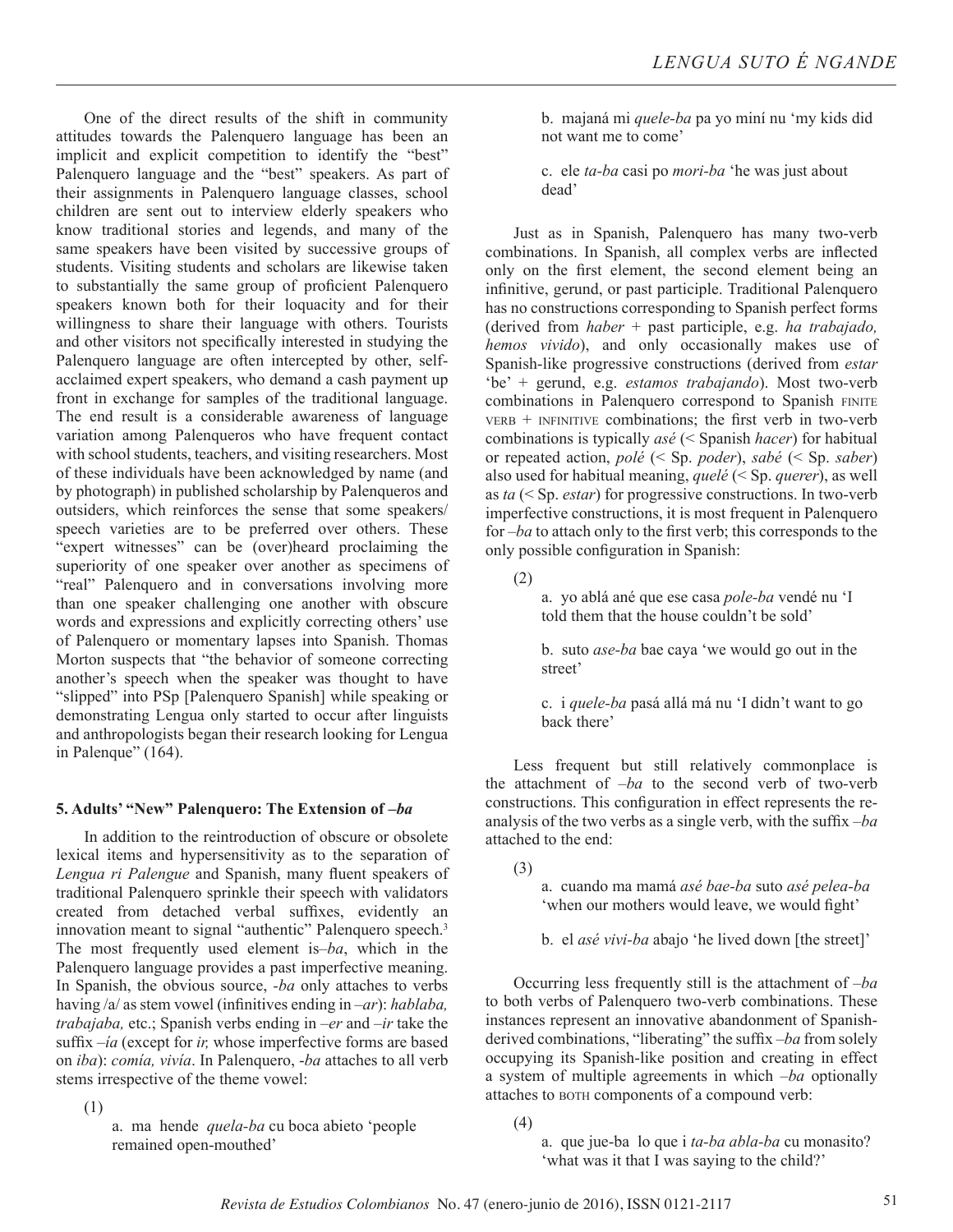b. i *pole-ba jabla-ba* que jue lo que i ta ablando cu ané nu 'I couldn't say what it was that I was telling them'

Students who have learned Palenquero in school apply – *ba* only to the first verb of two-verb combinations, following the Spanish pattern as well as "canonical" descriptions of Palenquero as analyzed by creole scholars (e.g. Friedemann and Patiño Rosselli 1983, Megenney 1986, Schwegler 1996) and also found in recently published sources written by native Palenquero speakers: Cásseres Estrada (2005), Pérez Tejedor (2004), Simarra Obeso et al. (2008), and Simarra Reyes and Triviño-Doval (2008). However, most of the more than one hundred adult speakers of traditional Palenquero interviewed by the author produce all three configurations (V1-*ba*+V2; V1+V2-*ba*; V1-*ba*+V2-*ba*) in varying proportions, and in an implicational fashion: all speakers who attach –*ba* to both verbs in two-verb combinations such as (5) also produce combinations in which –*ba* is attached only to the second verb (example 4) as well as combinations in which –*ba* attaches only to the first verb (example 3). There are, however, many Palenqueros who produce only combinations with –*ba* attached to one verb or the other (examples 2 and 3) but not to both verbs, and some speakers who have never been observed to attach –*ba* to the second verb of two-verb complexes, producing only examples like (2). In a sample corpus comprising some six hours of free conversation involving a representative cross-section of fifteen adult Palenquero speakers, there were 256 two-verb combinations marked with –*ba;* of these, 70% marked –*ba*  only on the first verb, 19% marked –*ba* only on the second verb, and 11% marked –*ba* on both verbs. These implications as well as the relative proportions of examples like (2), and (4) suggest an evolutionary trajectory from (2) to (3) and finally to include (4).

Although the –*ba* suffix is also shared by Spanish first-conjugation verbs (in  $-ar$ ), the existence of numerous Palenquero verbs in –*eba and* –*iba* (by far the most common single verbs in the corpus are *teneba* 'have, exist,' *queleba*  'want,' *jueba* 'be,' and the habitual marker *aseba*) adds prominence to –*ba* as a "true" Palenquero element, not just an encroaching Spanish suffix. This validation of *–ba* as a characteristic Palenquero element, together with the variable placement options for –*ba* in two-verb combinations sets the stage for a more sweeping innovation: the emergence of –*ba* as a discourse marker associated with affirmation of Palenquero identity, not restricted to verbs and no longer essentially linked to a past-tense meaning. It is precisely this innovation that can be observed among a subset of fluent adult Palenquero speakers with heightened sensibilities but with little or no concept of grammatical analysis.

The most common extension of –*ba* to non-verbal elements is the attachment of –*ba* to personal pronouns, including *mi* 'me,' *ané* 'them,' *bo* 'you,' *ele* 'he/she,' *enú*  'you (pl.),'and *suto* 'we.' In most of the observed cases, -*ba*  attaches to pronouns in sentences without any past/imperfect meaning. Examples collected by the author include:

(5)

a. el asé nda *mi-ba* mucho idea 'he gives me many ideas'

b. bo cansá *mi-ba* nu 'you are not tiring me'

c. yo bae cu *bo-ba* nu 'I won't go with you'

d, bo a ten como cuatro ría aquí, *bo-ba* 'you've been here about four days, you'

e. ma cusa *suto-ba* lengua suto lo tené awé 'our things, our language that we have today'

f. i a quelé llevalo-*ba* andi Dioso pa Dioso lo guatiá *suto-ba* 'I want to take [you] to God so God can look at us'

g. tó mundo disé ablálo cu *ané-ba* que ané ta ngañao 'everyone says talk to them, since they are deceived'

h. ma familia mi ta decuidá maí *ané-ba* ma moná *ané-ba* 'the families are not taking care of their corn, of their children'

i. i tan ablá *ele-ba* 'I will tell him'

Earlier examples of –*ba* attached to pronouns were described by Patiño Rosselli (125) and Davis (155), but always in sentences with past reference. In contrast, most of the examples collected by the present author occur in the absence of past reference, which indicates that detached –*ba* has become simply a signpost marking the use of the Palenquero language.

The extension of –*ba* to pronouns has been found only in a subset of Palenquero speakers, nearly all of whom have frequent interactions with school students, teachers, community cultural activists, and visiting researchers. Among this same general subset of fluent speakers –*ba* is often extended to nouns, adjectives, and adverbs. Among the dozens of examples found in the present corpus, however, few have clearly past reference. In fact for the speakers in question, –*ba* appears to be an optional attachment to nearly any grammatical constituent:

(6)

a. tó lo que quelé *dinero-ba*, *batante-ba* 'all those who want money, lots'

b. é un cusa muy *ngande-ba* 'it's a very great thing'

c. uto moná ané a ndalo tiro po *cabeza-ba* 'another one of their children was shot in the head'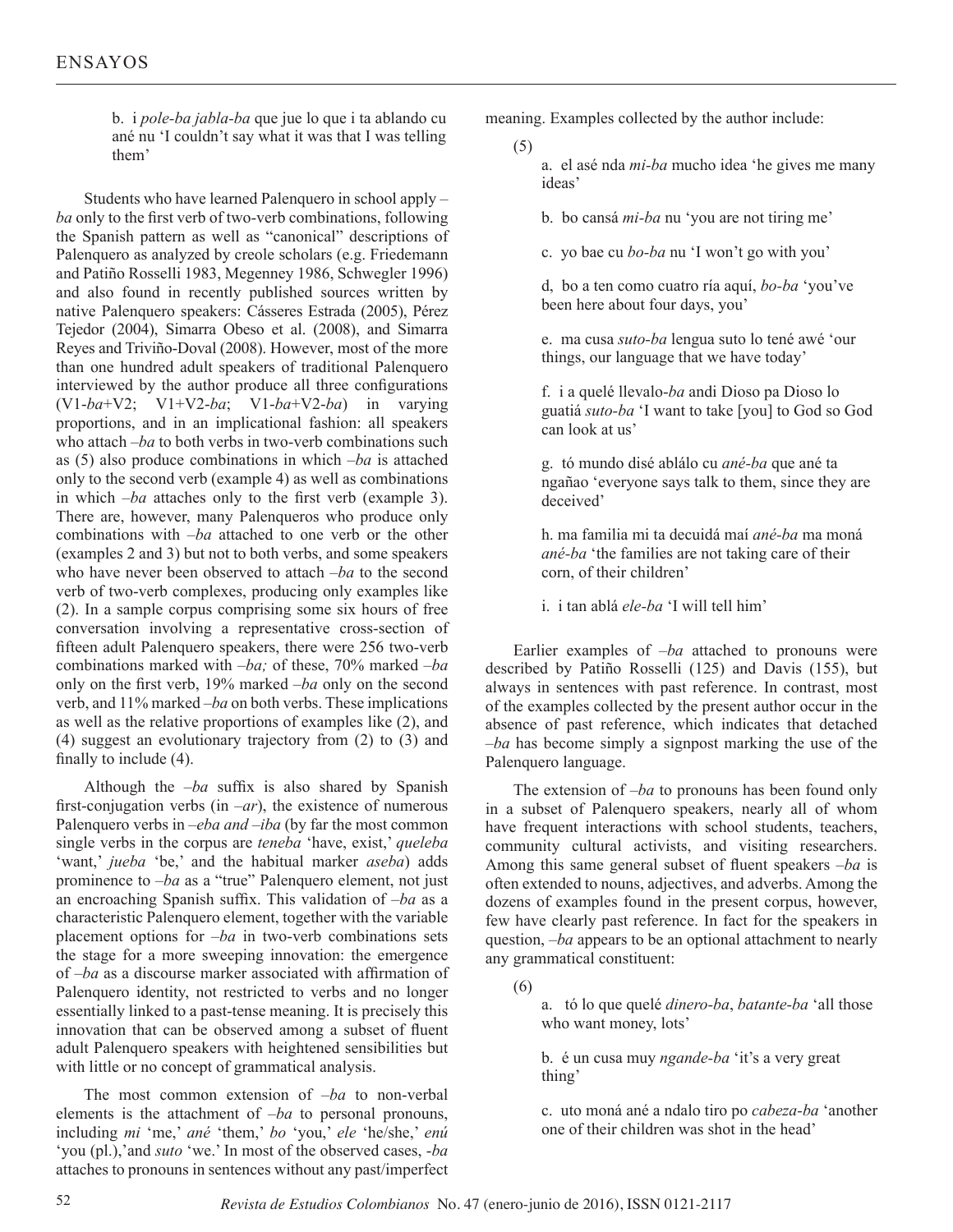d. ané sabé ni ponelo *nu-ba* 'they don't even know how to put on [diapers]'

e. i necesita *hende-ba*, pa hende lo miní 'I need people, for people to come'

f. uto ría *conejo-ba* a bae andi cucaracha 'the next day the rabbit went to see the cockroach'

g. *bo-ba* a miní aqué *viaje-ba* bo *solo-ba* 'that trip you came alone'

h. enú ablá mi pero utere é *numano-ba* nu 'you all talk to me but you are not my brothers'

In addition to the fact that the attachment of –*ba* (at least those cases with non-past reference) to non-verbal elements has only been documented for adult Palenquero speakers with demonstrated hypersensitivity toward the language, another indication that –*ba* in these contexts is acting as a discourse marker signaling Palenquero authenticity is the fact that in the overwhelming number of cases, non-verbal -*ba* occurs-phrase finally, also noted by Schwegler (1992: 236) and Davis 1997: 54). Leaving aside the attachment of – *ba* to pronouns, out of 67 examples of –*ba* attached to nouns, adjectives, or adverbs, 52 instances (78%) occurred phrasefinally, giving greater prominence to this inserted suffix. Several speakers produced eloquent discourse literally peppered with –*ba,* often several times per sentence, with none of the instances of –*ba* clearly analyzable as indicating past reference. All of the examples of –*ba* attached to nonverbal elements were produced by the approximately two dozen frequently-visited Palenquero language consult; there were no cases of non-verbal –*ba* produced by young speakers or by older Palenqueros who do not routinely interact with school children or visiting researchers.

## **6. Young Speakers' "New" Palenquero: The Extension of** *ma*

Whereas many adult Palenquero speakers have adopted the suffix –*ba* as a marker of Palenquero discourse, young learners of Palenquero exhibit a different conversion of a grammatical element into a validator of Palenquero identity. In the Palenquero language, plural noun phrases are marked by placing *ma* at the beginning: *ma hende ri Palengue*  'Palenquero people,' *ma cusa ri ante* 'things from the past,' and so forth. If plurality is otherwise indicated, e.g. by a number, *ma* is not used: *ndo moná* 'two children.' Adult speakers of Palenquero never deviate from this pattern, but nearly all of the young speakers who learned the Palenquero language in school freely use *ma* not only to mark plural but also with unambiguously singular noun phrases. This usage has been documented in a variety of contexts, both experimental and natural. In one experiment conducted by the author (Lipski 2012), twenty-five young (18-25) speakers who had learned Palenquero mainly in school were asked to translate sentences from Spanish into Palenquero. Nine of

the young speakers consistently used *ma* with unmistakable singular reference, both in spontaneous speech and in response to explicit requests for translation from Spanish; moreover, three of the young speakers explicitly asserted (spontaneously and with no prior prompting about plural markers) that *ma* could mark singular or plural.

Another group of ten young Palenquero speakers responded to a picture-naming task. In response to slides presented on a computer respondents were asked to describe the content of the pictures using only the Palenquero language. The slides included both singular and plural objects; plural objects included bunches of flowers, groups of children, and groupings of animals. Singular items included two pictures of churches, two pictures of houses, two pictures each containing a single woman, a picture of a tree, and pictures of a girl, a donkey, a mountain, a bee, a chicken, and the distinctive Palenque arroyo, the community bathing and laundry spot. All of the young speakers identified at least some of the unmistakably singular items with the Palenquero plural marker *ma*. These same young Palenquero speakers also used *ma* with all plural items, even when numerals were also involved. When the same pictures were presented to twenty adult speakers, *ma* was never used with singular reference. Some specimens of young speakers' Palenquero usage in which *ma* is used with singular reference are:

(7)

- a. e *ma* posá jue di to suto 'that house is ours'
- b. e *ma* posá é ri ele 'that house is his'
- c. ese *ma* mujé ta ngolo 'that woman is fat'
- d. e *ma* flo ta amaría 'that flower is yellow'

In a naturalistic setting one of the Palenquero language teachers in the high school assigned students group projects in which they collected traditional stories and then prepared illustrated pamphlets in the Palenquero language. Since the stories were written and illustrated over a period of several days there was clearly time for reflection and correction; nonetheless in several of the assignments *ma* accompanies clearly singular nouns. On another occasion a Palenquero language teacher asked students to spontaneously write a page in the Palenquero language on a topic of their choice. Once more, numerous examples of  $ma +$  singular noun were produced. One example extracted from the in-class assignment is shown below; *ma* is redundant since a single fisherman is being described:

r<br>Tasenda un bega un ma pelado d'bae<br>A pela ku mong à elle le A TEN B Anio

*a sendá un begá un ma pekadó a bae a peká ku moná ri ele ke a ten 8 año*

'Once upon a time **a fisherman** went fishing with his child who was eight years old'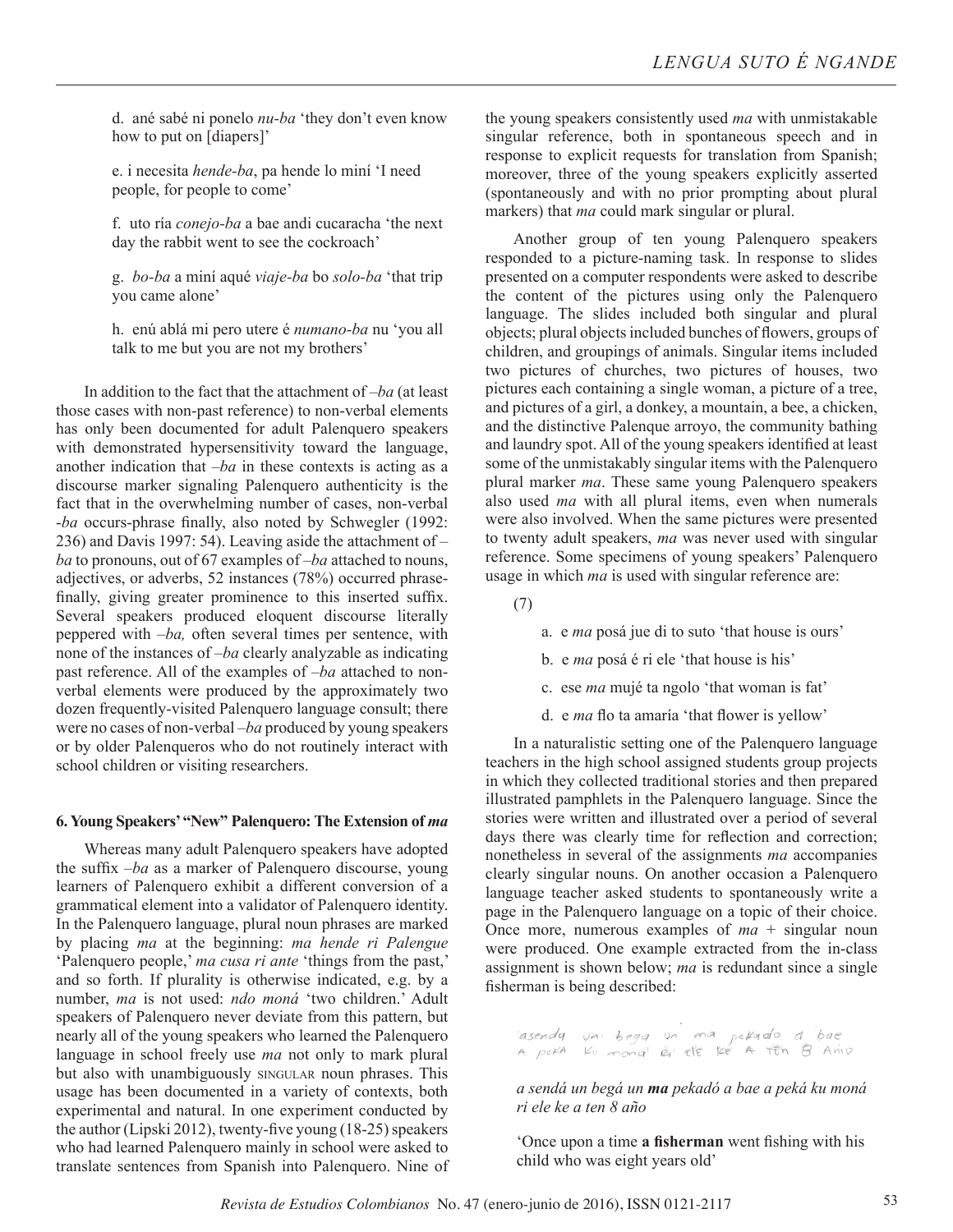Despite the frequent production of *ma* with singular reference by young Palenquero speakers, the Palenquero language teachers do not appear to have noticed this innovative and nominally ungrammatical usage, and expressed surprise when the present author pointed out numerous written and recorded examples of *ma* with clearly singular reference. This apparent indifference to a grammatical anomaly may be due to the fact that whereas all young Palenqueros now study the traditional language in school (currently Palenquero language classes are offered from pre-school through high school), there does not seem to be a general expectation that they will achieve anything approaching native-level fluency or that they will spontaneously use the language with adults. This can be taken as a tacit admission that the revitalization efforts included in the ethno-education program are only aimed at emblematic use of the Palenquero language in acknowledgement of the community's Afrodescendent history, but that true restoration of Palenquero as a natively spoken community language may lie outside the realm of possibility. The author has observed several Palenquero language classes, and has never witnessed any explicit correction of grammatical structures. In the absence of corrective feedback, many young speakers freely employ *ma* not as a plural marker but simply as a badge of initiation into Palenquero culture. As to why *ma* has emerged as the discourse authenticator of choice among young speakers, it is worth noting that Moniño (2007) believes that *ma* and other non-Spanish items were deliberately introduced by maroons "para despistar a los no miembros de su comunidad y no ser entendidos de ellos," i.e. in order to create an "exotic" speech that could not be easily understood by non-initiates. Realistically, simply adding *ma* does little to affect intelligibility (uninitiated Spanish speakers cannot usually understand Palenquero in any case), but *ma* is an indisputably Palenquero "exclusive" whose presence at the beginning of noun phrases is easily noticed.

## **7. Conclusion: Re-inventing the Language of Resistance**

San Basilio de Palenque was born out of resistance to slavery, and proudly boasts of being "el primer pueblo libre de América" (Arrázola 1970). Despite this fact, by the middle of the 20<sup>th</sup> century the traditional Palenquero language had fallen on hard times, being rejected by outsiders as some kind of broken Spanish, and serving as fodder for the many racist diatribes directed at Colombians of African descent (Hernández Cassiani et al. 2008: 95; Lipski 2012). By the final decades of the 20th century scholars were predicting the demise of the Palenquero language (Montes Giraldo 1962: 447; Bickerton and Escalante 1970: 266; Friedemann and Patiño Rosselli 1983: 191; Schwegler 1996: v.1, 42; Moniño 2002: 228, fn. 2). The rapid shift in community attitudes towards Afro-descendent language and culture has taken many Palenquero speakers by surprise, and has resulted in considerable metalinguistic reflection and a scramble for cultural bragging rights. Linguistically self-conscious adults, many of whom are still dusting off a language once felt to be a an embarrassing throwback and implicitly feeling the scrutiny of students and visiting researchers, have hyperextended the verbal suffix –*ba* as a tacit affirmation of the "best" Palenquero speech. Young community residents, often with more enthusiasm for Palenquero symbolism than competence in the Palenquero language, have liberated another quintessential Palenquero grammatical element (the plural marker *ma*) to serve as a free-floating identifier of linguistic authenticity.

Many scholars are attracted to the study of creoles because they are "new" languages, formed relatively recently under conditions at least partially documented, and sometimes evolving at faster rates than more "established" languages (e.g. McWhorter 2001). Palenqueros young and old are re-living the exuberance that the founders of the community must have felt some three centuries ago, as they free themselves from another form of captivity, one based on linguistic prejudice. In so doing, these speakers are making a new language even newer, reworking pedestrian grammatical affixes into symbolic affirmations of recovered pride. Whether the specific innovations discussed in this essay will become permanently embedded into *Lengua ri Palengue* remains to be seen, but change is undeniably upon San Basilio de Palenque and the rapid reshuffling of linguistic and cultural icons is an integral stage in the history of a community that has successfully resisted exclusion and effacement for more than three hundred years.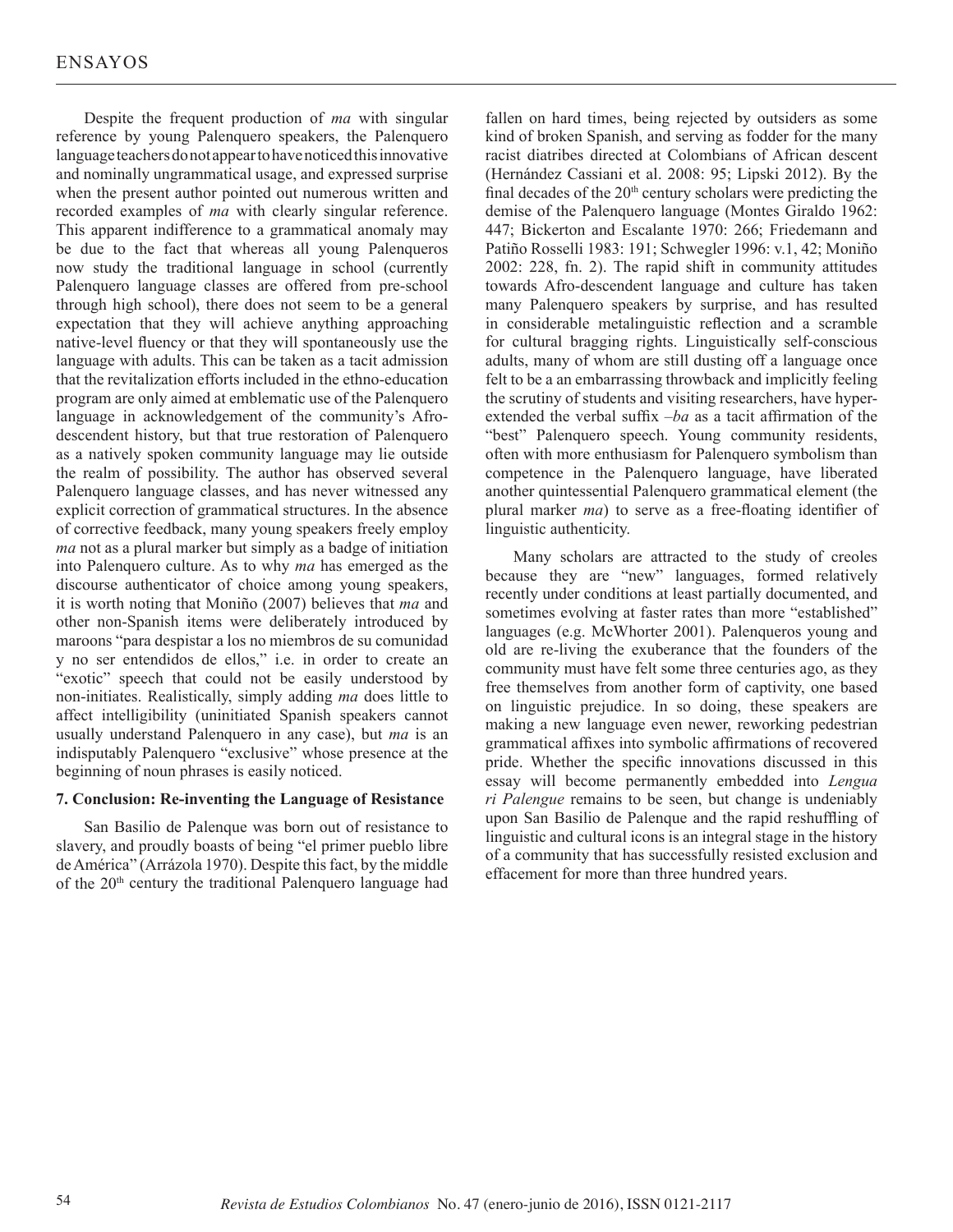## **Notes**

- 1 The traditional name for this community is "Palenque de San Basilio," but more recently community-based activists and intellectuals prefer the name "San Basilio de Palenque."
- 2 Although *Lengua ri Palengue* was formed in contact with Spanish and is lexically most closely related to Spanish, there is evidence that some early form of São Tomé Creole Portuguese, brought via the Portuguese slave trade to Cartagena, was important in the formation of LP. Schwegler (1996) and the references therein explore this matter further.
- 3 Fieldwork by the author was conducted in San Basilio de Palenque from 2008 to 2011. I am grateful to Bernardino Pérez Miranda, Víctor Simarra Reyes, and Sebastián Salgado for their assistance during all phases of the research. Special thanks to all who have made Palenque so much more than a research project: Raúl Salas, José de los Santos Reyes, María Luisa Reyes Simarra, Florentina "Yayita" Salas, Trinidad Cásseres, Magdalena Navarro, Basilia Pérez, Neis Pérez, Juana Torres, Venancia Pérez, Manuel Pérez, Evaristo Márquez (who once starred in a film with Marlon Brando), Moraima Simarra, Francisco "Siquito" Cañate, Gregorio Cassiani, Rafael Cassiani, Narcida Cásseres, Narciso Padilla "El Cubano," Faustina Valdés, Joaquín Valdés Hernández "Panamá," and the more than one hundred other Palenqueros who have generously shared their memories and their language with me.

# **Works cited**

Arrázola, Roberto. 1970. *Palenque, primer pueblo libre de América*. Cartagena: Ediciones Hernández.

Bickerton, Derek and Aquiles Escalante. 1970. Palenquero: a Spanish-based creole of northern Colombia. *Lingua* 32.254-67.

- Cásseres Estrada, Solmery. 2005. *Diccionario lengua afro palenquero-español*. Cartagena de Indias: Ediciones Pluma de Mompox.
- Davis, Martha Swearingen. 1997. *A Syntactic, Semantic, and Diachronic Analysis of Palenquero 'ba'*. Ph. D. dissertation, Stanford University.
- Friedemann, Nina S. de and Carlos Patiño Rosselli. 1983. *Lengua y sociedad en el Palenque de San Basilio*. Bogotá: Instituto Caro y Cuervo.
- Escalante, Aquiles. 1954. Notas sobre el Palenque de San Basilio, una comunidad negra en Colombia. *Divulgaciones Etnológicas* (Barranquilla) 3.207-359.
- Gutiérrez Azopardo, Ildefonso. 1980. *Historia del negro en Colombia: ¿sumisión o rebeldía?* Bogotá: Editorial Nueva América.
- Hernández Cassiani, Rubén, Clara Inés Guerrero, and Jesús Pérez Palomino. 2008. *Palenque: historia libertaria, cultura y tradición*. Cartagena de Indias: Casa Editorial S. A.
- Lipski, John. 2012. The "new" Palenquero: revitalization and re-creolization. *Colombian Varieties of Spanish*, ed. Richard File-Muriel and Rafael Orozco. Frankfurt and Madrid: Vervuert/Iberoamericana.
- McWhorter, John. 2001. The World's Simplest Grammars Are Creole Grammars. *Linguistic Typology* 5.125-166.
- Megenney, William. 1986. *El palenquero: un lenguaje post-criollo colombiano*. Bogotá: Instituto Caro y Cuervo.
- Moniño, Yves. 2002. Las construcciones de genitivo en palenquero: ¿una semantaxis africana? *Palenque, Cartagena y Afro-Caribe: historia y lengua*, ed. Yves Moñino and Armin Schwegler, 227-248. Tübingen: Niemeyer.
- —. 2007. Convergencias lingüísticas iberocongolesas en palenquero: ¿integrarse a la sociedad mayoritaria o distinguirse de ella? *Language contact and language change in the Caribbean and beyond/Lenguas en contacto y cambio lingüístico en el Caribe y más allá,* ed. Wiltrud Mihatsch, Monika Sokol, 37-57. Frankfurt am Main: Peter Lang.
- Montes Giraldo, José Joaquín. 1962. Sobre el habla de San Basilio de Palenque (Bolívar, Colombia). *Thesaurus* 17.446-450.
- Morton, Thomas. 2005. *Sociolinguistic Variation and Language Change: in El Palenque de San Basilio (Colombia).* Ph. D. dissertation, University of Pennsylvania.
- Navarrete, María Cristina. 2008. *San Basilio de Palenque: memoria y tradición*. Cali: Programa Editorial, Universidad del Valle.
- Pérez Tejedor, Juana Pabla. 2004. *El criollo de Palenque de San Basilio: una visión estructural de su lengua.* Bogotá: Universidad de los Andes, Centro Colombiano de Estudios de Lenguas Aborígenes.
- Salcedo Ramos, Alberto and Cynthia Rodríguez. 2005. *El oro y la oscuridad: la vida gloriosa y trágica de Kid Pambelé.* Bogotá: Debate.